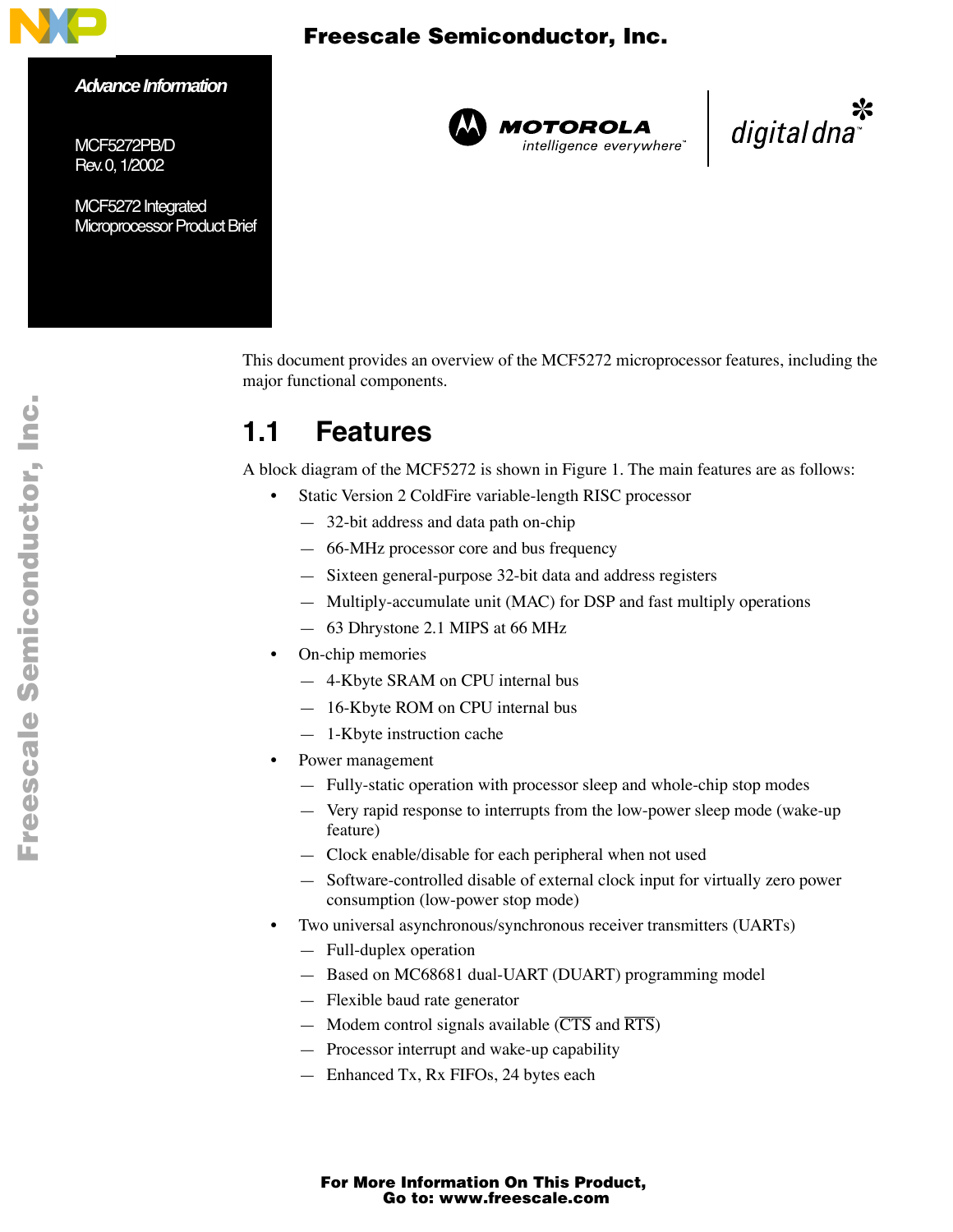



*V2 ColdFire Processor Complex*

<span id="page-1-0"></span>*2* **MCF5272 Integrated Microprocessor Product Brief** *MOTOROLA*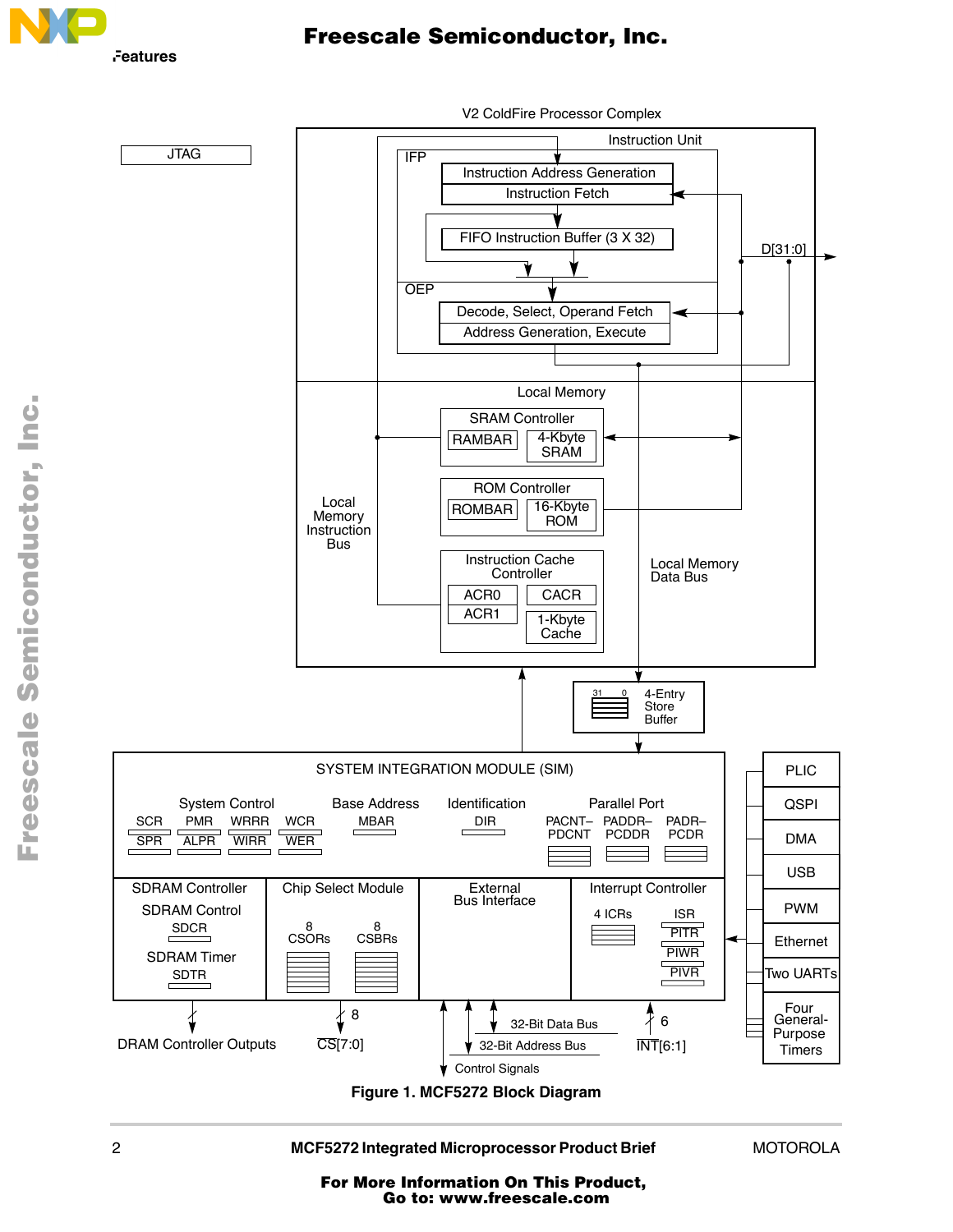

- **Ethernet Module** 
	- 10 baseT capability, half- or full-duplex
	- 100 baseT capability, half duplex and limited throughput full-duplex (MCF5272)
	- On-chip transmit and receive FIFOs
	- Off-chip flexible buffer descriptor rings
	- Media-independent interface (MII)
- Universal serial bus (USB) module
	- 12 Mbps (full-speed)
	- Fully compatible with USB 1.1 specifications
	- Eight endpoints (control, bulk, interrupt Rx, isochronous)
	- Endpoint FIFOs
	- Selectable on-chip analog interface
- External memory interface
	- External glueless 8, 16, and 32-bit SRAM and ROM interface bus
	- SDRAM controller supports 16–256 Mbit devices
	- External bus configurable for 16 or 32 bits width for SDRAM
	- Glueless interface to SRAM devices with or without byte strobe inputs
	- Programmable wait state generator
- Queued serial peripheral interface (QSPI)
	- Full-duplex, three-wire synchronous transfer
	- Up to four chip selects available
	- Master operation
	- Programmable master bit rates
	- Up to 16 preprogrammed transfers
- Timer module
	- $-4x16$ -bit general-purpose multi-mode timer
		- Input capture and output compare pins for timers 1 and 2
		- Programmable prescaler
	- 15-nS resolution at 66-MHz clock frequency
	- Software watchdog timer
	- Software watchdog can generate interrupt before reset
	- Processor interrupt for each timer
- Pulse width modulation (PWM) unit
	- Three identical channels
	- Independent prescaler TAP point
	- Period/duty range variable
- System integration module (SIM)
	- System configuration including internal and external address mapping
	- System protection by hardware watchdog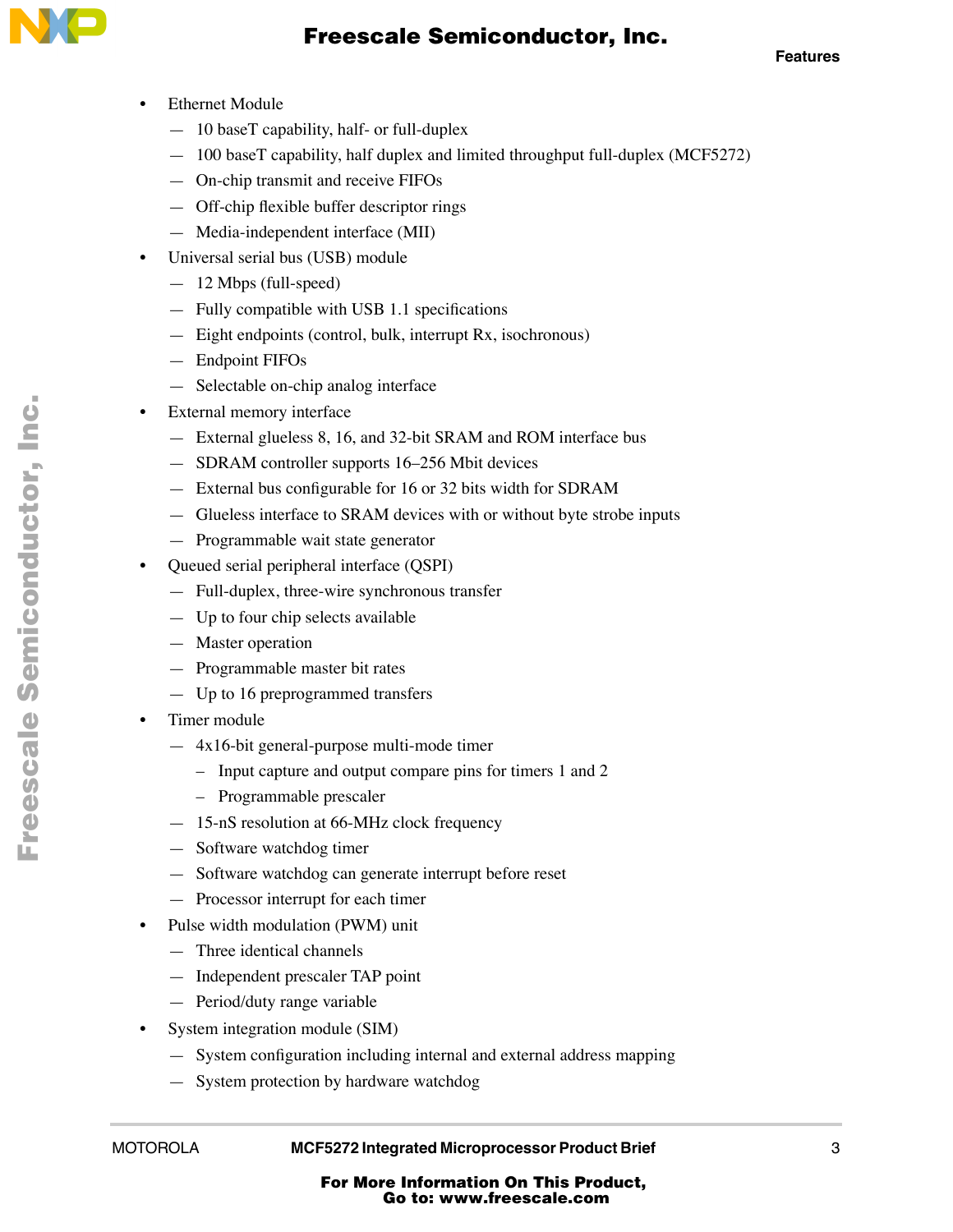#### **MCF5272 Architecture**

- Versatile programmable chip select signals with wait state generation logic
- Up to three 16-bit parallel input/output ports
- Latchable interrupt inputs with programmable priority and edge triggering
- Programmable interrupt vectors for on-chip peripherals
- Physical layer interface controller (PLIC)
	- Allows connection using general circuit interface (GCI) or interchip digital link (IDL) physical layer protocols for 2B + D data
	- Three physical interfaces
	- Four time-division multiplex (TDM) ports
- IEEE 1149.1 boundary-scan test access port (JTAG) for board-level testing
- Operating voltage:  $3.3 \text{ V } \pm 0.3 \text{ V}$
- Operating temperature:  $0^{\circ}$ –70°C
- Operating frequency: DC to 66 MHz, from external CMOS oscillator
- Compact ultra low-profile 196 ball-molded plastic ball-grid array package (PGBA)

# **1.2 MCF5272 Architecture**

This section briefly describes the MCF5272 core, SIM, UART, and timer modules, and test access port.

# **1.2.1 Version 2 ColdFire Core**

Based on the concept of variable-length RISC technology, ColdFire combines the simplicity of conventional 32-bit RISC architectures with a memory-saving, variable-length instruction set. The main features of the MCF5272 core are as follows:

- 32-bit address bus directly addresses up to 4 Gbytes of address space
- 32-bit data bus
- Variable-length RISC
- Optimized instruction set for high-level language constructs
- Sixteen general-purpose 32-bit data and address registers
- MAC unit for DSP applications
- Supervisor/user modes for system protection
- Vector base register to relocate exception-vector table
- Special core interfacing signals for integrated memories
- Full debug support

The Version 2 ColdFire core has a 32-bit address bus and a 32-bit data bus. The address bus allows direct addressing of up to 4 Gbytes. It supports misaligned data accesses and a bus arbitration unit for multiple bus masters.

The Version 2 ColdFire supports an enhanced subset of the 68000 instruction set. The MAC provides new instructions for DSP applications; otherwise, Version 2 ColdFire user code runs unchanged on 68020, 68030, 68040, and 68060 processors. The removed instructions include BCD, bit field, logical rotate,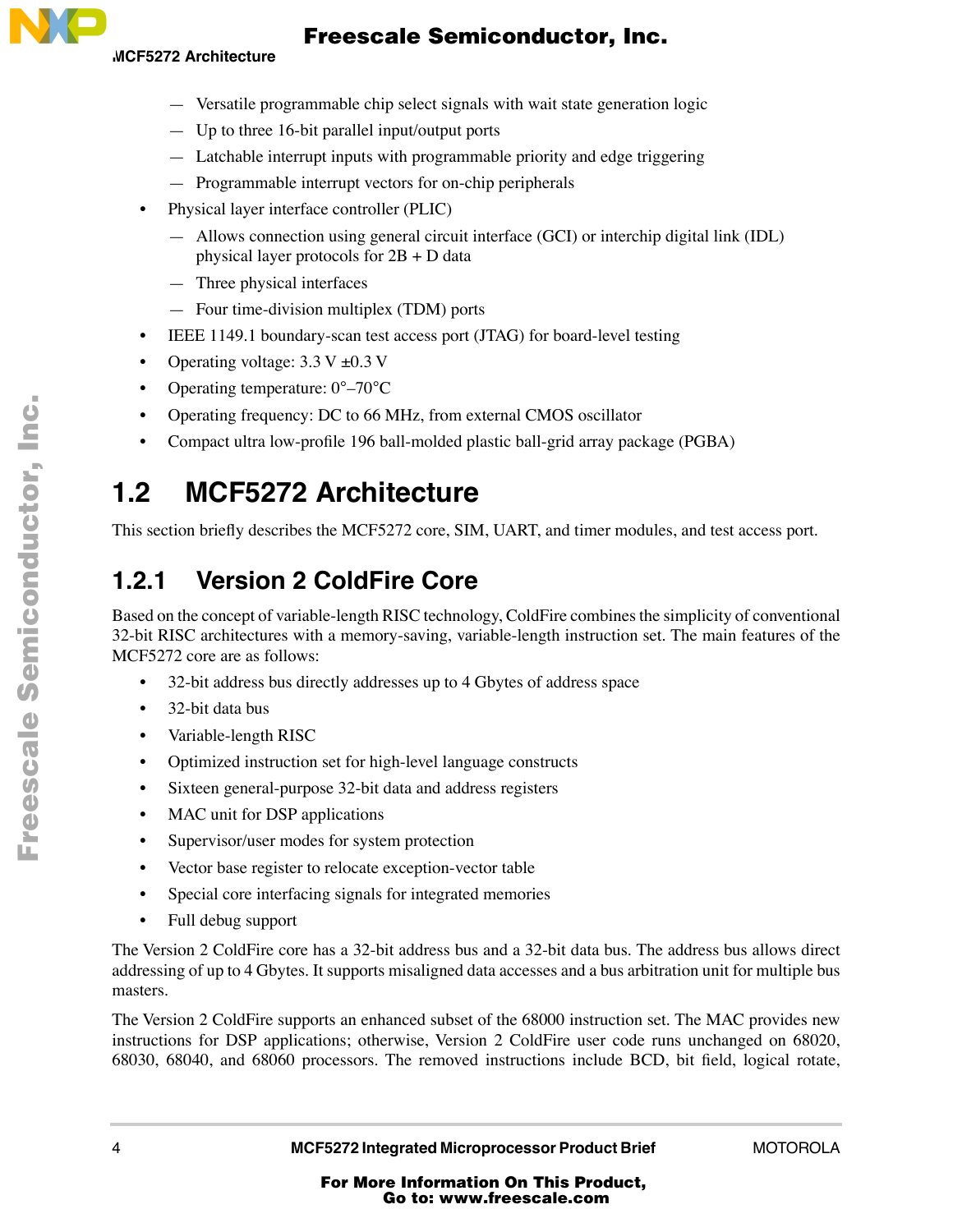

decrement and branch, integer division, and integer multiply with a 64-bit result. Also, four indirect addressing modes have been eliminated.

The ColdFire 2 core incorporates a complete debug module that provides real-time trace, background debug mode, and real-time debug support.

# **1.2.2 System Integration Module (SIM)**

The MCF5272 SIM provides the external bus interface for the ColdFire 2 architecture. It also eliminates most or all of the glue logic that typically supports the microprocessor and its interface with the peripheral and memory system. The SIM provides programmable circuits to perform address-decoding and chip selects, wait-state insertion, interrupt handling, clock generation, discrete I/O, and power management features.

#### **1.2.2.1 External Bus Interface**

The external bus interface (EBI) handles the transfer of information between the internal core and memory, peripherals, or other processing elements in the external address space.

#### **1.2.2.2 Chip Select and Wait State Generation**

Programmable chip select outputs provide signals to enable external memory and peripheral circuits, providing all handshaking and timing signals for automatic wait-state insertion and data bus sizing.

Base memory address and block size are programmable, with some restrictions. For example, the starting address must be on a boundary that is a multiple of the block size. Each chip select is general purpose; however, any one of the chip selects can be programmed to provide read and write enable signals suitable for use with most popular static RAMs and peripherals. Data bus width (8-bit, 16-bit, or 32-bit) is programmable on all chip selects, and further decoding is available for protection from user mode access or read-only access.

#### **1.2.2.3 System Configuration and Protection**

The SIM provides configuration registers that allow general system functions to be controlled and monitored. For example, all on-chip registers can be relocated as a block by programming a module base address, power management modes can be selected, and the source of the most recent RESET or BERR can be checked. The hardware watchdog features can be enabled or disabled, and the bus time-out period can be programmed.

A software watchdog timer is also provided for system protection. If programmed, the timer causes a reset to the MCF5272 if it is not refreshed periodically by software.

#### **1.2.2.4 Power Management**

The sleep and stop power management modes reduce power consumption by allowing software to shut down the core, peripherals, or the whole device during inactive periods. To reduce power consumption further, software can individually disable internal clocks to the on-chip peripheral modules. The power-saving modes are described as follows:

• Sleep mode uses interrupt control logic to allow any interrupt condition to wake the processor. As the MCF5272 is fully static, sleep mode is simply the disabling of the core's clock after the current instruction completes. An interrupt from any internal or external source causes on-chip power

Fr  $\boldsymbol{\Phi}$  $\bf \Phi$  $\boldsymbol{\eta}$  $\mathbf 0$ 

ale

 $\boldsymbol{g}$  $\bf \Phi$ 

mic

o n d u  $\mathbf 0$ t o

r, I

n

.<br>ق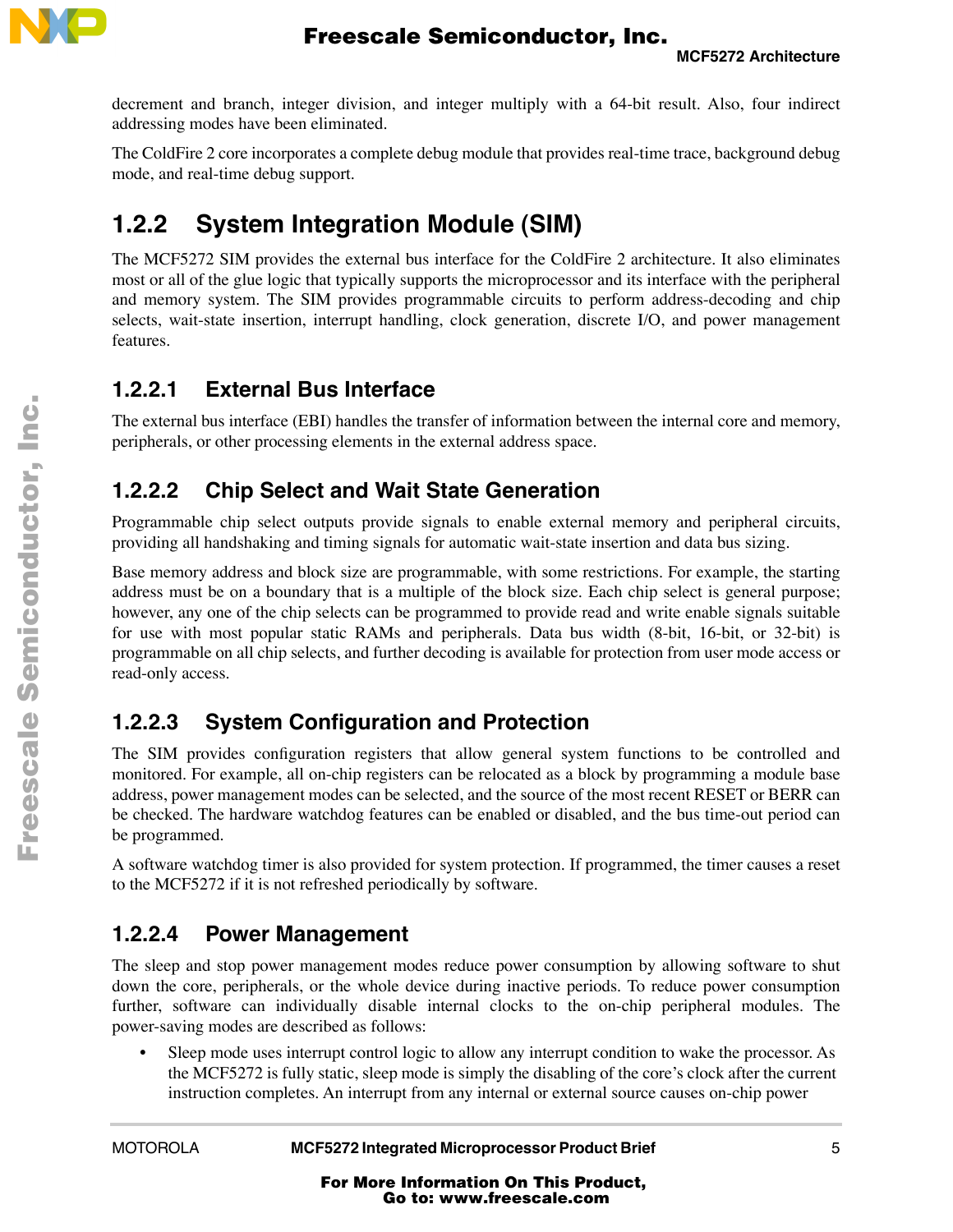management logic to reenable the core's clock; execution resumes with the next instruction. This allows rapid return from power-down state as compared to a dynamic implementation that must perform power-on reset processing before software can handle the interrupt request. If interrupts are enabled at the appropriate priority level, program control passes to the relevant interrupt service routine.

• Stop mode is entered by the disabling of the external clock input and is achieved by software setting a bit in a control register. Program execution stops after the current instruction. In stop mode, neither the core nor peripherals are active. The MCF5272 consumes very little power in this mode. To resume normal operation, the external interrupts cause the power management logic to re-enable the external clock input. The MCF5272 resumes program execution from where it entered stop mode (if no interrupt are pending), or starts interrupt exception processing if interrupts are pending.

#### **1.2.2.5 Parallel Input/Output Ports**

The MCF5272 has up to three 16-bit general-purpose parallel ports, each line of which can be programmed as either an input or output. Some port lines have dedicated pins and others are shared with other MCF5272 functions. Some outputs have high drive current capability.

#### **1.2.2.6 Interrupt Inputs**

The MCF5272 has flexible latched interrupt inputs each of which can generate a separate, maskable interrupt with programmable interrupt priority level and triggering edge (falling or rising). Each interrupt has its own interrupt vector.

### **1.2.3 UART Module**

The MCF5272 has two full-duplex UART modules with an on-chip baud rate generator providing both standard and non-standard baud rates up to 5 Mbps. The module is functionally equivalent to the MC68681 DUART with enhanced features including 24-byte Tx and Rx FIFOs. Data formats can be 5, 6, 7, or 8 bits with even, odd, or no parity and up to 2 stop bits in 1/16-bit increments. Receive and transmit FIFOs minimize CPU service calls. A wide variety of error detection and maskable interrupt capability is provided.

Using a programmable prescaler or an external source, the MCF5272 system clock supports various baud rates. Modem support is provided with request-to-send  $(\overline{RTS})$  and clear-to-send  $(\overline{CTS})$  lines available externally. Full-duplex autoecho loopback, local loopback, and remote loopback modes can be selected.

The UART can be programmed to interrupt or wake-up the CPU on various normal or abnormal events. To reduce power consumption, the UART can be disabled by software if not in use.

#### **1.2.4 Timer Module**

The timer module contains five timers arranged in two submodules. One submodule contains a programmable software watchdog timer. The other contains four independent, identical general-purpose timer units, each containing a free-running 16-bit timer for use in various modes, including capturing the timer value with an external event, counting external events, or triggering an external signal or interrupting the CPU when the timer reaches a set value. Each unit has an 8-bit prescaler for deriving the clock input frequency from the system clock or external clock input. The output pin associated with each timer has programmable modes.

To reduce power consumption, the timer module can be disabled by software.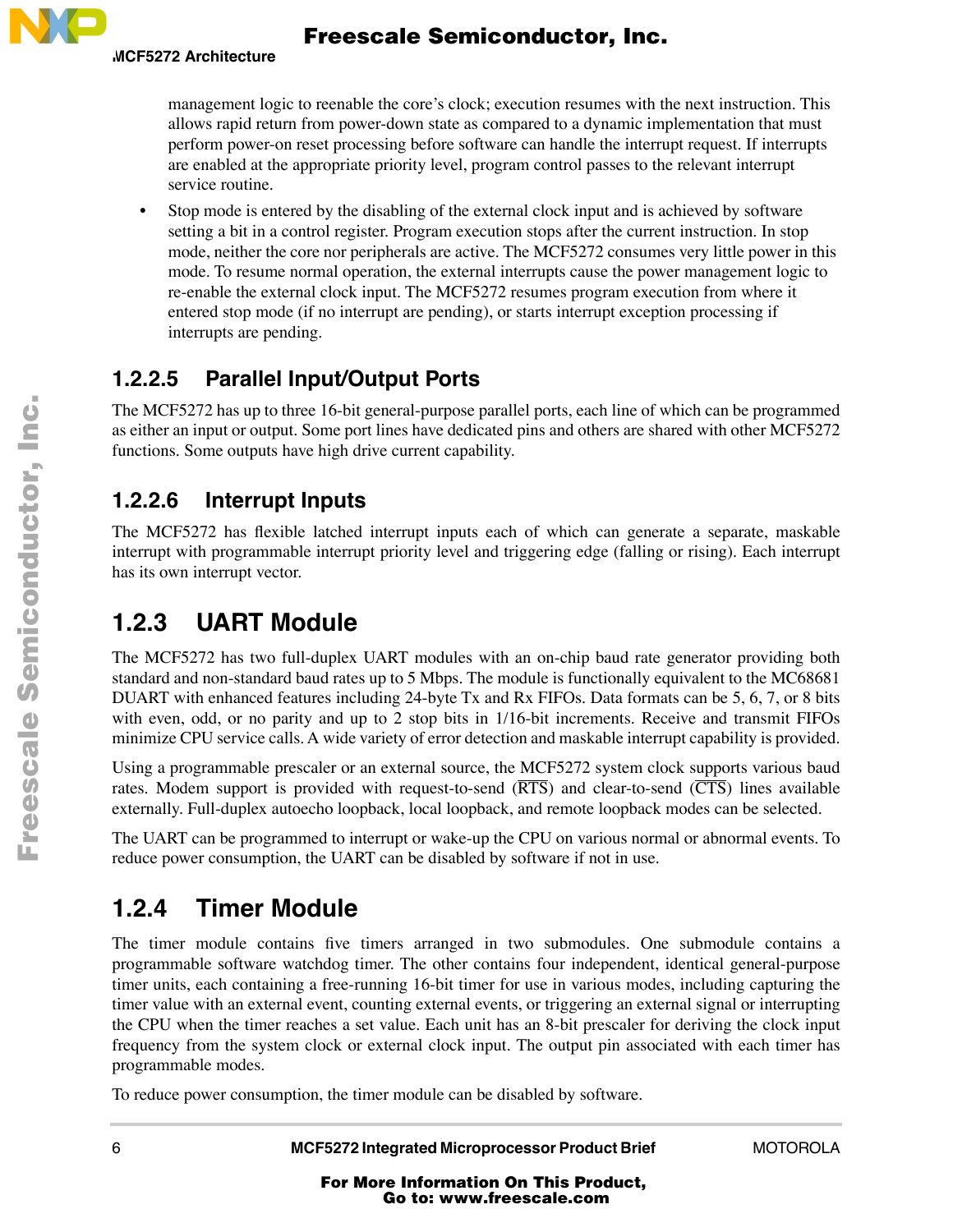

### **1.2.5 Test Access Port**

For system diagnostics and manufacturing testing, the MCF5272 includes user-accessible test logic that complies with the IEEE 1149.1 standard for boundary scan testing, often referred to as JTAG (Joint Test Action Group). The IEEE 1149.1 Standard provides more information.

# **1.3 System Design**

This section presents issues to consider when designing with the MCF5272. It describes differences between the MCF5272 (core and peripherals) and various other standard components that are replaced by moving to an integrated device like the MCF5272.

# **1.3.1 System Bus Configuration**

The MCF5272 has flexibility in its system bus interfacing due to the dynamic bus sizing feature in which 32-,16-, and 8-bit data bus sizes are programmable on a per-chip select basis. The programmable nature of the strobe signals (including  $\overline{OE}/\overline{RD}$ ,  $R/\overline{W}$ ,  $\overline{BS}[3:0]$ , and  $\overline{CS}n$ ) should ensure that external decode logic is minimal or nonexistent. Configuration software is required upon power-on reset before chip-selected devices can be used, except for chip select  $0(\overline{CS0})$ , which is active after power-on reset until programmed otherwise. BUSW1 and BUSW0 select the initial data bus width for CS0 only. A wake-up from sleep mode or a restart from stop mode does not require reconfiguration of the chip select registers or other system configuration registers.

# **1.4 MCF5272-Specific Features**

This section describes features peculiar to the MCF5272.

# **1.4.1 Physical Layer Interface Controller (PLIC)**

The physical layer interface controller (PLIC) allows the MCF5272 to connect at a physical level with external CODECs and other peripheral devices that use either the general circuit interface (GCI), or interchip digital link (IDL), physical layer protocols. This module is primarily intended to facilitate designs that include ISDN interfaces.

# **1.4.2 Pulse-Width Modulation (PWM) Unit**

The PWM unit is intended for use in control applications. With a suitable low-pass filter, it can be used as a digital-to-analog converter. This module generates a synchronous series of pulses. The duty cycle of the pulses is under software control.

Its main features include the following:

- Double-buffered width register
- Variable-divide prescale
- Three identical, independent PWM modules
- Byte-wide width register provides programmable control of duty cycle.

The PWM implements a simple free-running counter with a width register and comparator such that the output is cleared when the counter exceeds the value of the width register. When the counter wraps around,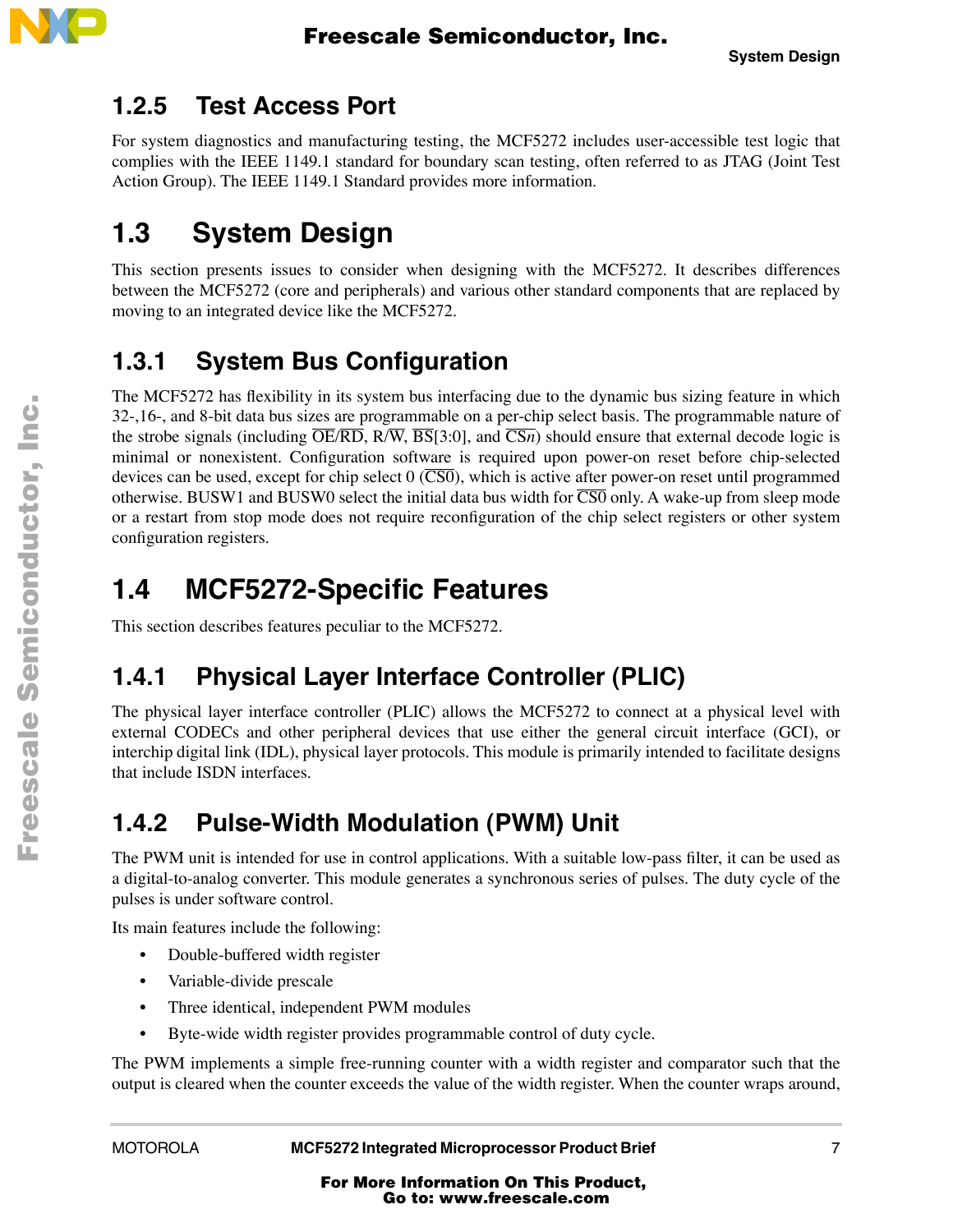

its value is not greater than the width register value, and the output is set high. With a suitable low-pass filter, the PWM can be used as a digital-to-analog converter.

### **1.4.3 Queued Serial Peripheral Interface (QSPI)**

The QSPI module provides a serial peripheral interface with queued transfer capability. It supports up to 16 stacked transfers at a time, making CPU intervention between transfers unnecessary. Transfer RAMs in the QSPI are indirectly accessible using address and data registers. Functionality is similar to the QSPI portion of the QSM (queued serial module) implemented in the MC68332.

The QSPI has the following features:

- Programmable queue to support up to 16 transfers without user intervention
- Supports transfer sizes of 8 to 16 bits in 1-bit increments
- Four peripheral chip-select lines for control of up to 15 devices
- Baud rates from 129.4 Kbps to 33 Mbps at 66 MHz.
- Programmable delays before and after transfers
- Programmable clock phase and polarity
- Supports wrap-around mode for continuous transfers

# **1.4.4 Universal Serial Bus (USB) Module**

The USB controller on the MCF5272 supports device mode data communications with a USB host (typically a PC). One host and up to 127 attached peripherals share USB bandwidth through a host-scheduled, token-based protocol. The USB uses a tiered star topology with a hub at the center of each star. Each wire segment is a point-to-point connection between the host connector and a peripheral connector.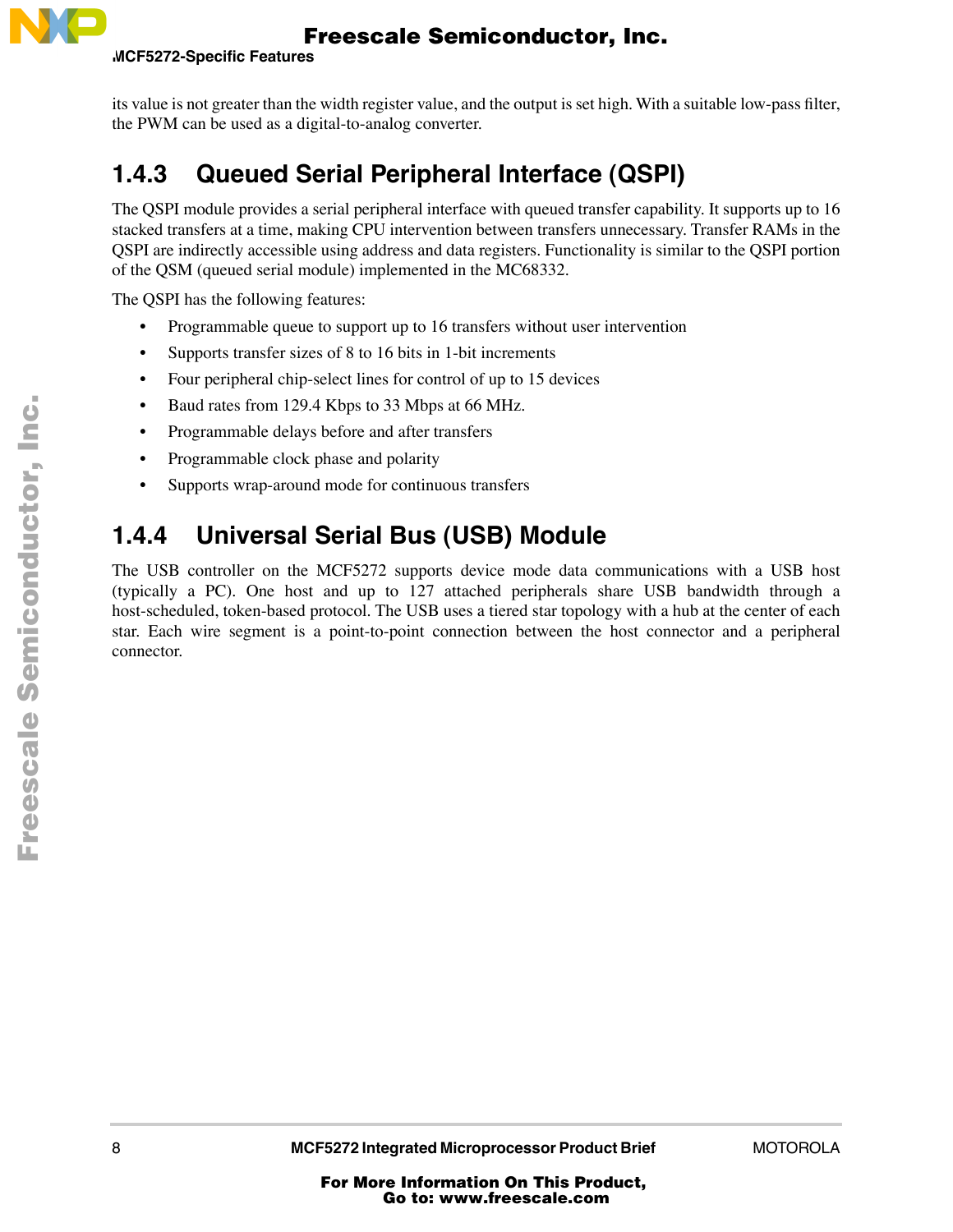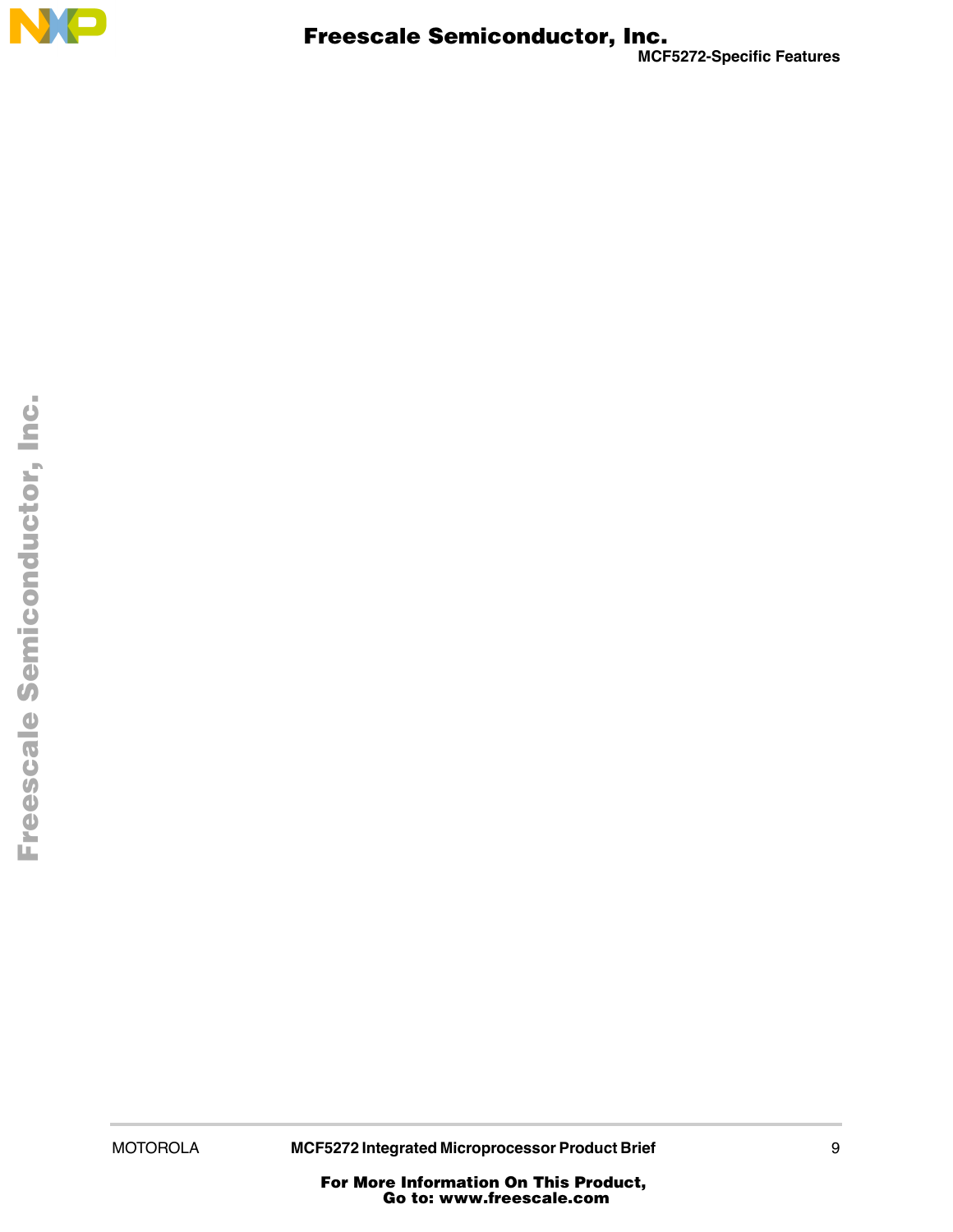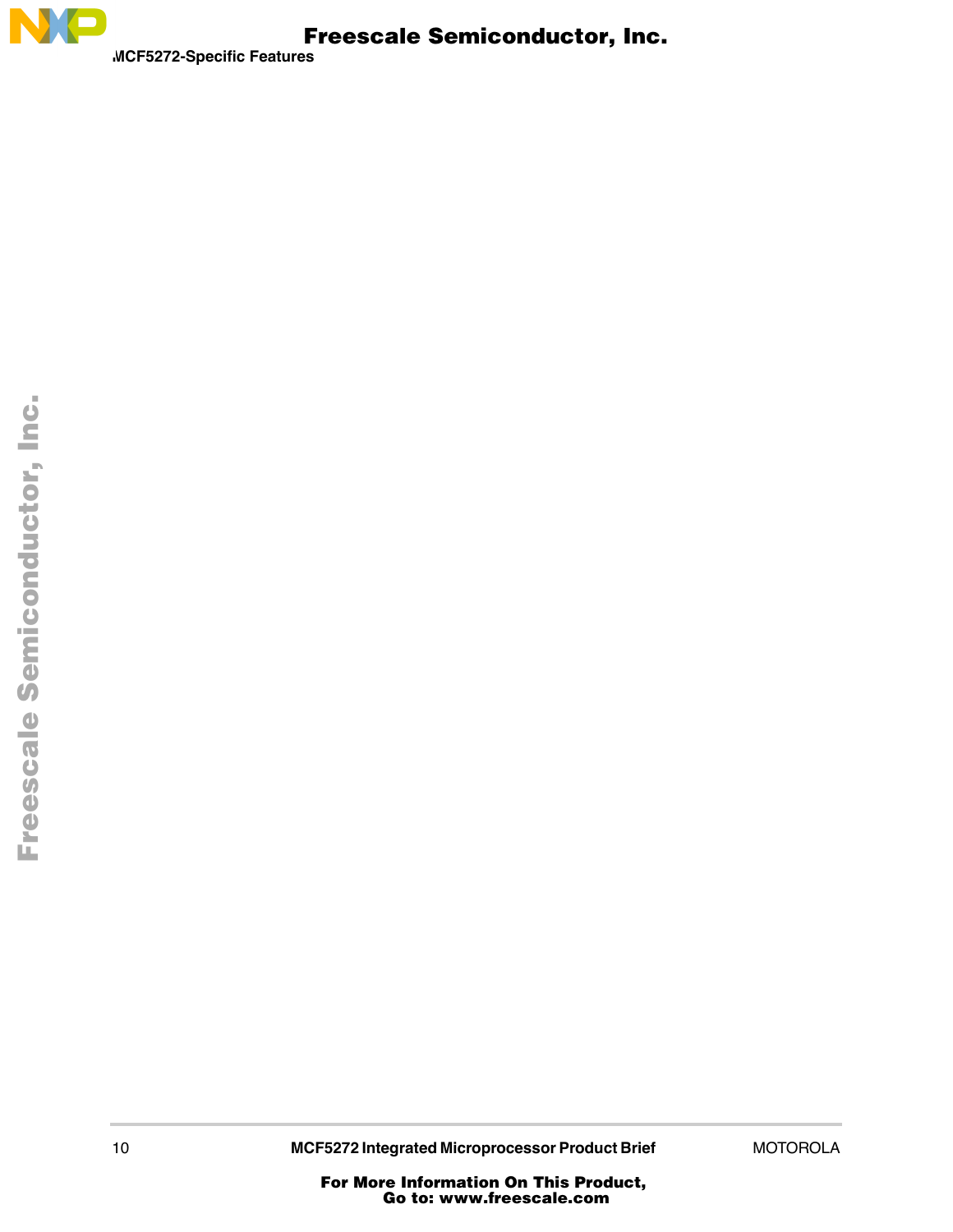